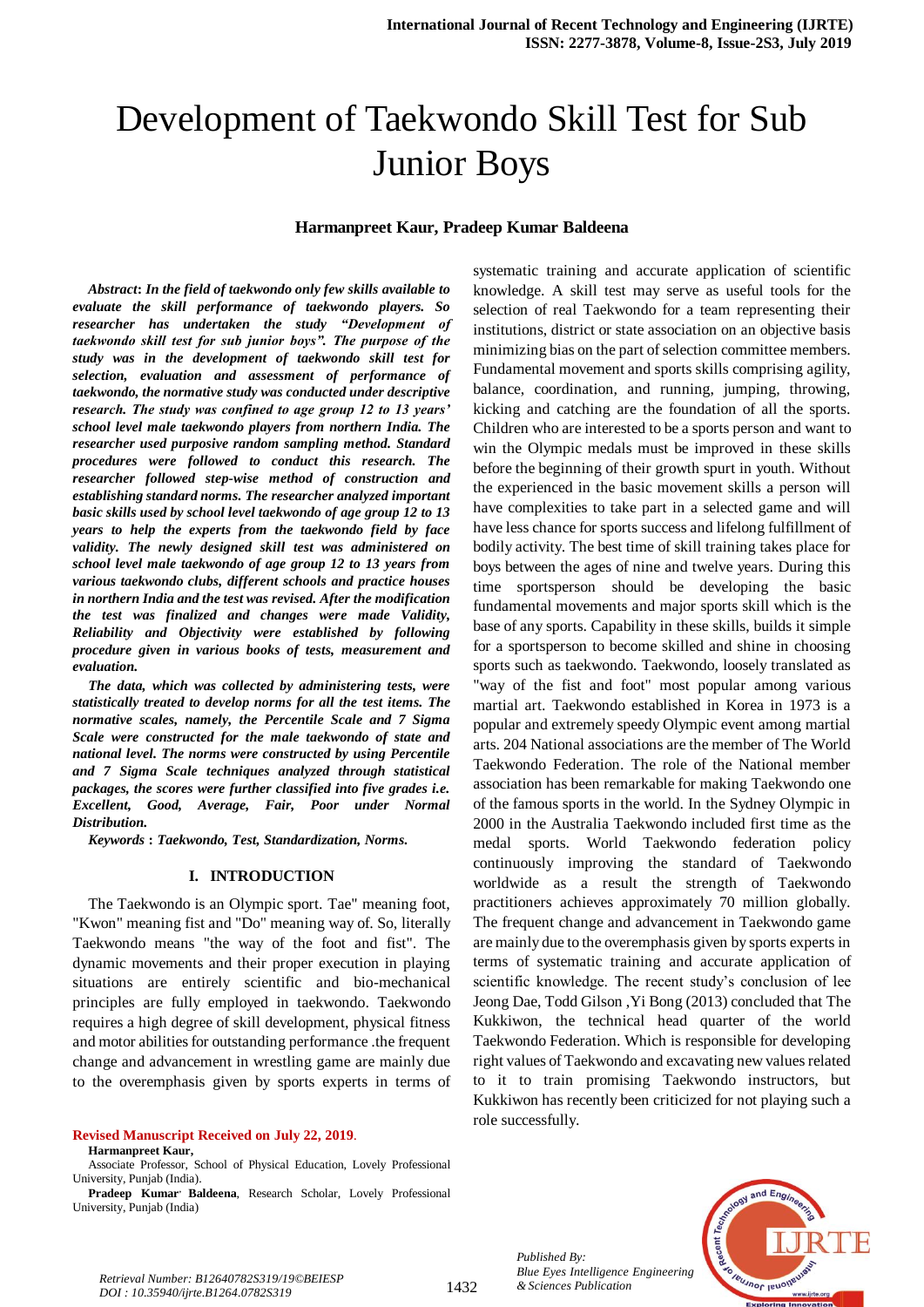#### **II. MATERIAL AND METHOD**

The purpose of this study was to construct and standardized the norms for evaluating the skill performance of players in Taekwondo Skill Test. Since, there is a lack of standardized evaluative criteria in Taekwondo for assessing the ability, grading and predicting the performance of Taekwondo players, an effort was undertaken to construct and standardized Norms for Skill Test for 12 to 13 years Taekwondo Players. For this purpose 60 male, district, state and national level Taekwondo players of different states in India were randomly selected to serve as subjects. The performance of Taekwondo players in the Taekwondo test battery of five test items, Namely, Punch, Dollyo, Dwit chagi (Back Kick), Axe Kick, Tornado Kick was chosen for the purpose of the study and to construct a skill test. The data was collected by administering the test for the selected test items during open and school district, state, and national Taekwondo championship. The data, which was collected by administering tests, was statistically treated to develop norms for all the test items. The normative scales, namely, the Percentile Scale and 7 Sigma Scale were constructed for the Male Taekwondo players of state and national level. The norms were constructed by using Percentile and 7 Sigma Scale techniques analyzed through statistical packages, the scores were further classified into seven grades i.e. Outstanding, Brilliant, Superior, Good, Average, Fair, under Normal Distribution. The subjects were explained about the various test items before conducting the test in which they had to participate. To facilitate the best effort from the subject's assistance from professionally qualified.

Development of Taekwondo Skill Test for sub Junior Boys Taekwondo coach and the physical education teacher of the respective schools was required and the investigator trained them physically to collect data perfectly before the data collection. With the intention of making the study more reliable the researcher educated the Taekwondo about the performance of the skill test and also explained the benefits of the skill test concerned with their performance. The investigator assured them, that this test would provide the best information about the level of their Taekwondo which would help them to improve their achievements for the forthcoming Taekwondo competitions.

#### **A. Scoring**

The scoring was based on expert's vision. Three experts gave the marks to perform on the scale of 1-5 and assign points according to the perfection of skill. The experts then compared the scoring of four variables, i.e. grip, stance, speed/timing and taekwondo skill. During the whole course of processing the opponent remained stagnancies. Three trials were given to the performer and best was recorded. There was no time bond, but the performer was directed to perform the skill quickly. The skill was noticed by the three judges. They scored independently than the three different scores were added, mean was calculated and final scoring was done.

#### **Scoring Table**

| 4. TAEKWONDO SKILLS 5 4 3 2 1 |  |
|-------------------------------|--|
| 5 POINTS  EXCELLENT           |  |
|                               |  |
|                               |  |
|                               |  |
|                               |  |
| These steps are as follows:   |  |
| 1. Selecting a criterion      |  |

2. Developing experimental test items

3. Computing validity, reliability and objectivity.

4. Establishing norms

#### **III. RESULT**

The result of reliability as presented in the table indicate that the reliability coefficient of the items comprising Middle Punch Test, Dollyo Chagi (Turning Kick) Test, Dwit Chagi (Back Kick) Test, Naeryo Chagi (Axe Kick) Test, and Bandae Dollyo (Tornado Kick) Test in the newly formed test for 12 to 13 years age group were 0.47, 0.53, 0.71, 0.67, and 0.20 respectively. The reliability coefficients for all the selected age groups were statistically significant.

Thus test re-test reliability coefficients indicate that the Taekwondo skill test has got its preliminary form for the selected male Taekwondo players.

The result presented in the table revealed that all the dimensions of the preliminary form of the Taekwondo skill test have significant reliability coefficients  $(p<0.05)$  so this scale got its primary form shows that the maximum scores of Taekwondo skill Test battery for 12 to 13 years male Taekwondo players are at the 100th percentile and the minimum score are at the 5th percentile for age group 12 to 13 years male Taekwondo player's. The lowest scores are at the top while the highest scores are at the bottom of the table.

#### **TABLE 1: RELIABILITY OF THE**

#### **TAEKWONDO SKILL TEST**

| <b>SR.N</b> | <b>TEST OF ITEMS</b>             | $66 - 22$ |
|-------------|----------------------------------|-----------|
|             | Middle Punch Test                | 0.47      |
| 2.          | Dollyo Chagi (Turning Kick)Test  | 0.53      |
| 3.          | Dwit Chagi (Back Kick)Test       | 0.71      |
| 4.          | Naeryo Chagi (Axe Kick)Test      | 0.67      |
| 5.          | Bandae Dollyo (Tornado Kick)Test | 0.20      |

The result is significant at  $< 0.05$ 

*Published By:*

*& Sciences Publication*